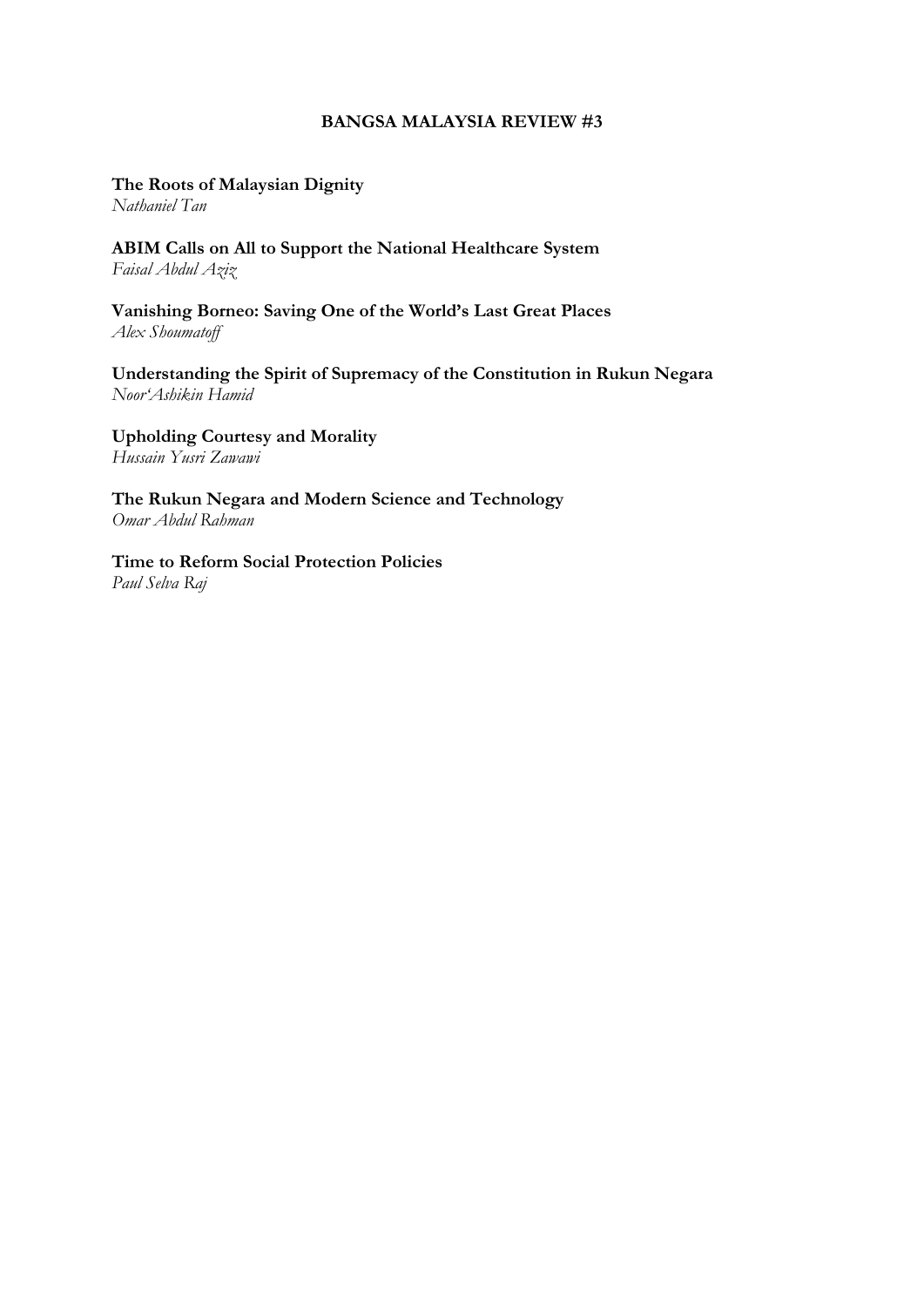### **The Roots of Malaysian Dignity**

*Nathaniel Tan*

In talking about dignity, the first question we seem compelled to ask is: whose dignity?

In 2019, four universities have co-organised a forum on Malay dignity, which will be attended by ex-Prime Minister, Tun Dr Mahathir Mohamad.

Some of the controversy surrounding that forum stems of course from the zero sum culture of Malaysian sociopolitics.

To summarise, in the field of Malaysian politics and economics, we seem obsessed over questions of how we should divide the pie, rather than over questions of how we should grow the pie.

Against this backdrop, the promotion of Malay dignity will be felt by some to be at the expense of the dignity of other Malaysian ethnic groups.

Perhaps this is what prompted DAP veteran Lim Kit Siang to ask: will this forum be followed by fora on the dignity of the Chinese, Indians, Kadazans, Ibans and so on, implying that it would be unfair if this did not come to pass.

The logical end of this reasoning is the somewhat absurd notion of a "dignity arms race".

Arms races invariably leave almost everyone involved worse off than where they started.

The net result is more capability to do damage across the board, a greater propensity to pick fights in order to justify investing more and more into arms, and ultimately, less security.

The only people to profit from an arms race are, of course, arms dealers – the military industrial complex, where the actual arms race is concerned.

In our analogy, the closest thing we have to arms dealers are politicians who create a market for themselves by exploiting and playing on the insecurity of people.

This is particularly deplorable in a country whose biggest political parties are essentially race based.

The continued relevance of these parties depends in large part on a sense among the ethnic group they represent that they are under threat. Since it is an ethnic-based party, the most "logical" place for said threat to come from is from other ethnic groups.

Often times, such ethnic parties will go out of their way to engineer that fear, regardless of the degree to which the "threat" from other ethnic groups is real or not.

One peculiar oddity of the Malaysian experience is the manner in which Umno governed Malaysia for over 60 years, all the while claiming that the Malays were under constant threat.

Logically, if Umno was in power for all the time that it was, and was doing its job correctly, shouldn't they have succeeded in their self-proclaimed mission of securing the Malay position?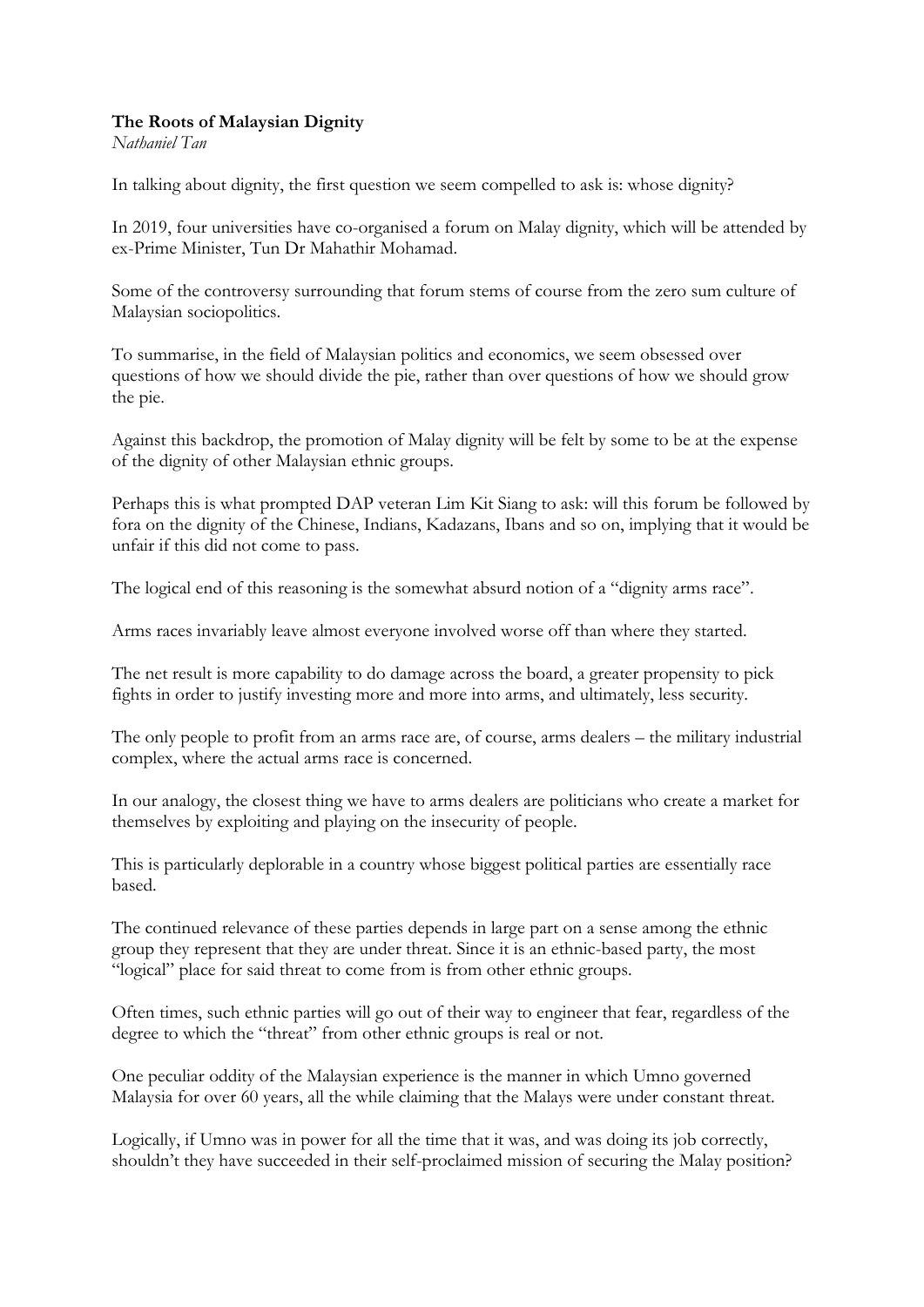The fact that the line they sold decade after decade, about being under threat, never changed is an indictment of how building political movements on racial foundations traps one in a selfperpetuating loop.

Malaysia is, of course, not unique in this regard. When I started writing over a decade ago, I remarked on how odd it was that Malaysia organised its political parties along ethnic lines, arguing that it was one of the only countries in the world where this happened explicitly.

I thought that eventually we would fall in line with the rest of the world. It turns out, the rest of the world has to an extent fallen in line with us.

We now live in a world where identity politics is racing to the forefront of many a national discourse.

Xenophobia against immigrants has helped launch the political career of Donald Trump, paved the way for Brexit, and birthed various right wing nationalist parties in Europe.

So, is a forum on Malay dignity inherently racist?

I think the short answer is probably no; but I think it is definitely not going to be the first step in the direction that Malaysia truly needs to move in.

A vital question to ask is: what is the relationship between Malay dignity and Malaysian dignity?

I believe the key to a better Malaysia is understanding that these two are not only tied together, but one and the same thing.

There is no such thing as a Malaysia in which Malays have dignity, while other Malaysians do not; and there is no such thing as a Malaysia in which Malays do not have dignity, while other Malaysians do.

This may seem to some a bit of a bold claim, but I do believe it can be substantiated if we think about what the roots of dignity truly are.

Firstly, honest work for honest (and sufficient) pay is perhaps the foremost cornerstone of dignity. If one cannot feed oneself or one's family, then dignity is often highly elusive.

Secondly, dignity involves an atmosphere of mutual respect.

The only way to live with dignity is to always recognise and uphold the dignity of others.

By refraining from oppressing, bullying, or vilifying others, and choosing instead to respect everyone we interact with, we ensure the dignity both of ourselves and everyone we interact with.

Thirdly, and most importantly, dignity is internal.

While the preceding roots of dignity can be influenced considerably by external factors and conditions, the true, unshakeable core of dignity lies ultimately in an untouchable place deep within each and every one of us.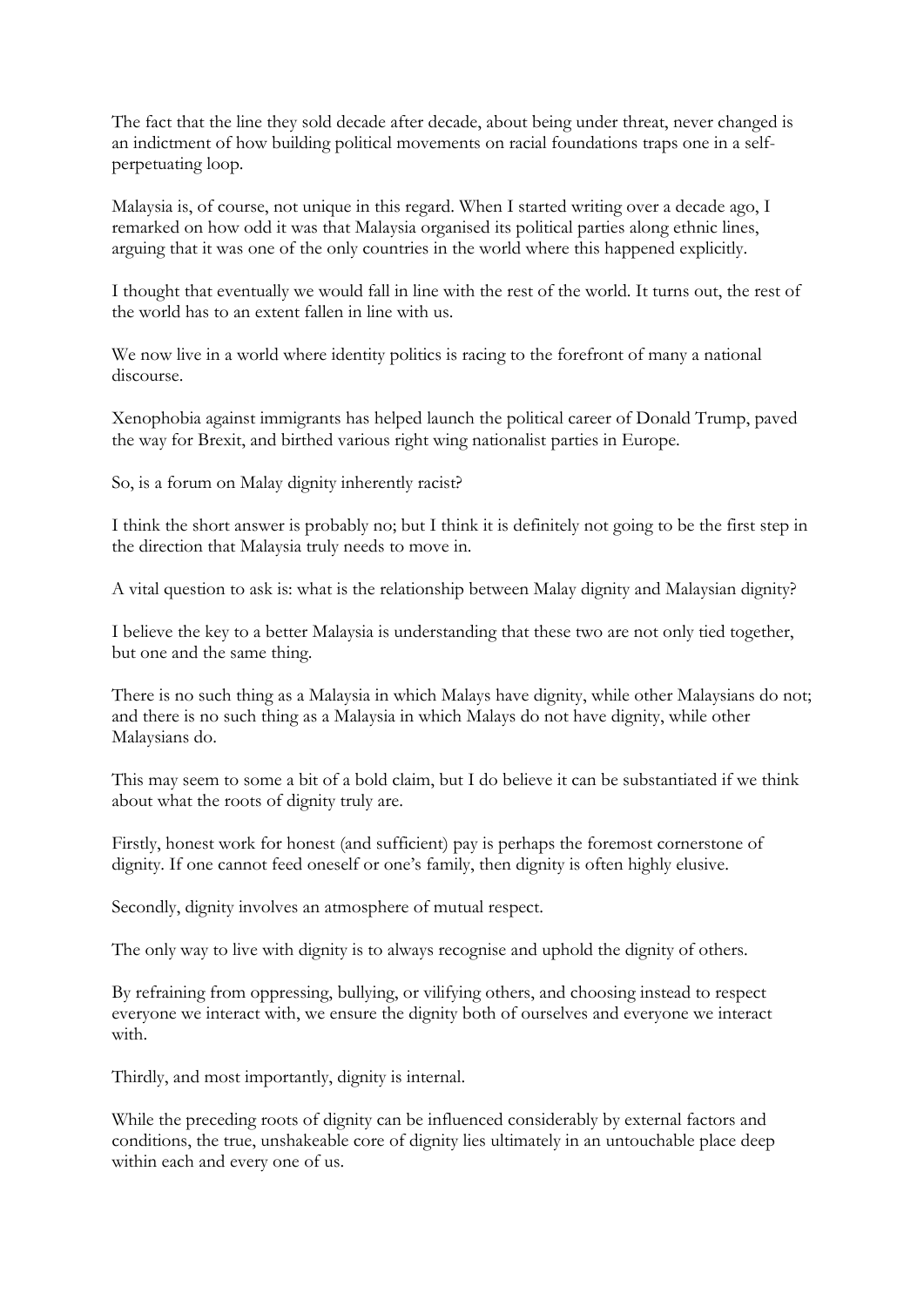If we live our lives with integrity, and treat everyone around us fairly and honourably, no amount of poverty or oppression will truly be able to compromise our dignity.

If we subscribe to this understanding of the roots of dignity, is there anything about the challenges to dignity that is peculiar to one or another ethnic group in Malaysia?

I daresay there is none.

We are constantly being misled by politicians.

We are misled into believing that the core problem is the income gap between Malays and non-Malays.

Such a gap exists and needs to be closed, but the real core problem is the growing income gap between rich Malaysians and poor Malaysians.

We are misled into believing that people with a different skin colour or creed from us are constantly out to insult, demean and oppress us.

Such people exist, but do they truly represent the majority? Or do politicians turn themselves into virtual loudspeakers for those people, fanning small flames into entire forest fires?

Our pursuit for dignity must be rooted firstly in the kind of emotional intelligence that can resist getting fooled and riled up by those loudspeakers.

More importantly, it must be rooted in the unshakeable understanding that our dignity is inseparable from the dignity of our brothers and sisters.

When we truly internalise this understanding as a nation, we will – each and every one of us – be able to hold our heads high, together as one.

*Nathaniel Tan is a communications consultant specialising in identifying the right goals, and using the right tools for the right job. He can be reached at nat@engage.my. The views expressed here are entirely the writer's own.*

# **ABIM Calls on All to Support the National Healthcare System**

*Faisal Abdul Aziz*

Muslim Youth Movement of Malaysia (ABIM) refers to the statement by the Director General of Health, Tan Sri Dr Noor Hisham Abdullah regarding how the country's healthcare system will be paralyzed if there is no reduction in Covid-19 cases.

The Malaysian Ministry of Health (MOH) stated that Covid-19 cases have increased drastically to the point of 8,868 new cases as of the 8th of July, 2021. At the same time, the frontliners are becoming increasingly exhausted due to the lack of manpower. Moreover, the lack of medical equipment and hospital space is also becoming a critical problem.

ABIM emphasizes that Malaysians of various races can express their love for the country by assisting frontliners in carrying out their duties to treat Covid-19 patients.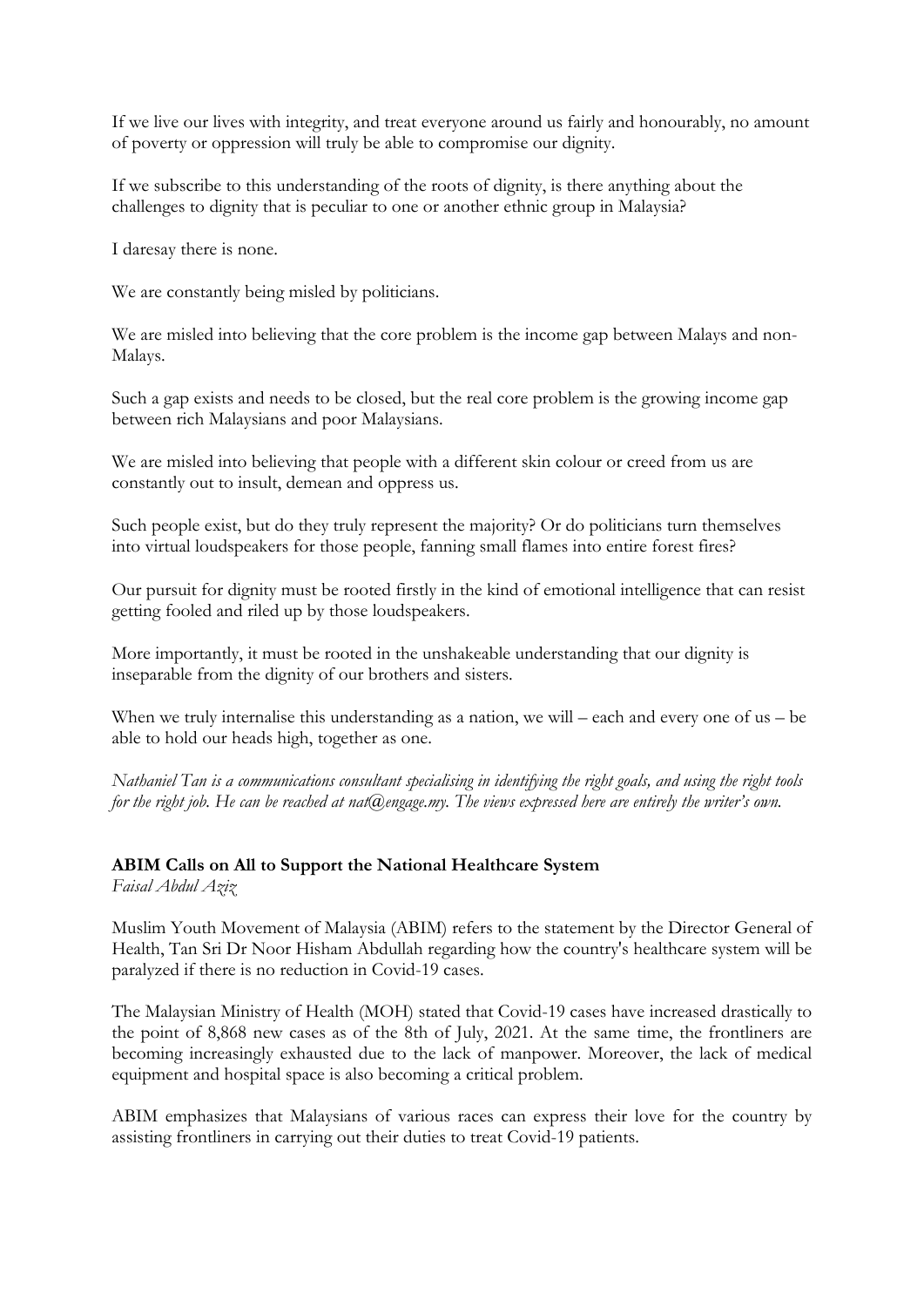Hence, ABIM together with Global Peace Mission (GPM) Malaysia, ACCIN and other multireligious organizations, especially the Buddhist Organization Tzu-Chi Malaysia as well as the leaders of 20 Civil Society Organisations (CSOs) of various religions hereby launches a fundraising campaign to supply hospitals with medical and other needs in the spirit of #BangsaMalaysia.

So far, ABIM and other CSOs have supplied the main needs of several hospitals such as Kuala Lumpur Hospital, Ampang Hospital, Selayang Hospital, Tengku Ampuan Rahimah Klang Hospital and several others. ABIM stresses that this is a joint effort by CSOs in a #RakyatPimpinRakyat and #RakyatJagaRakyat spirit to unite all the people in supporting our nation's healthcare system.

Among the types of assistance provided are - ICU Ventilators, Portable Ventilators, High Floor Nasal Cannulas, Hospital Beds, ICU Beds, Syringe Pumps, Infusion Pumps, N95 Masks and others.

ABIM welcomes good Samaritan Malaysians to donate through:

1. Click directly on the link for online donations: *https://jomsedekah.com/donations/supportfrontliners/*

2. Now it's even easier through *#JomPay: biller code: 29058 Ref 1: Name Ref 2: Support FL*

3. OR cash transfer/deposit to *Global Peace Mission bank account: Bank Islam: 14-023-01-002-922-4 Maybank Islamic: 5642-2161-1602 Affin islamic: 1051-9000-2871 CIMB Islamic: 8603-5325-13 Reference: Support FL0*

*Muhammad Faisal Abdul Aziz is currently the President of ABIM.*

# **Vanishing Borneo: Saving One of the World's Last Great Places**

*Alex Shoumatoff*

Palm oil is the second-most important oil in the modern consumer society, after petroleum. Producing it is a \$50-billion-a-year business. It's in a multitude of the household products in North America, Europe, and Australia: margarine, toothpaste, shampoo, lipstick, cookies, Nutella, you name it. Doritos are saturated with palm oil.

It's what gives chocolate bars their appetizing sheen – otherwise, they would look like mud. Palm oil has replaced artery-clogging ghee as India's main cooking oil. India is now the major consumer of this clear, tasteless oil squeezed from the nuts of the oil-palm tree, Elais guyanensis, originally from West Africa, but now grown pantropically, mainly within ten degrees north and south of the Equator.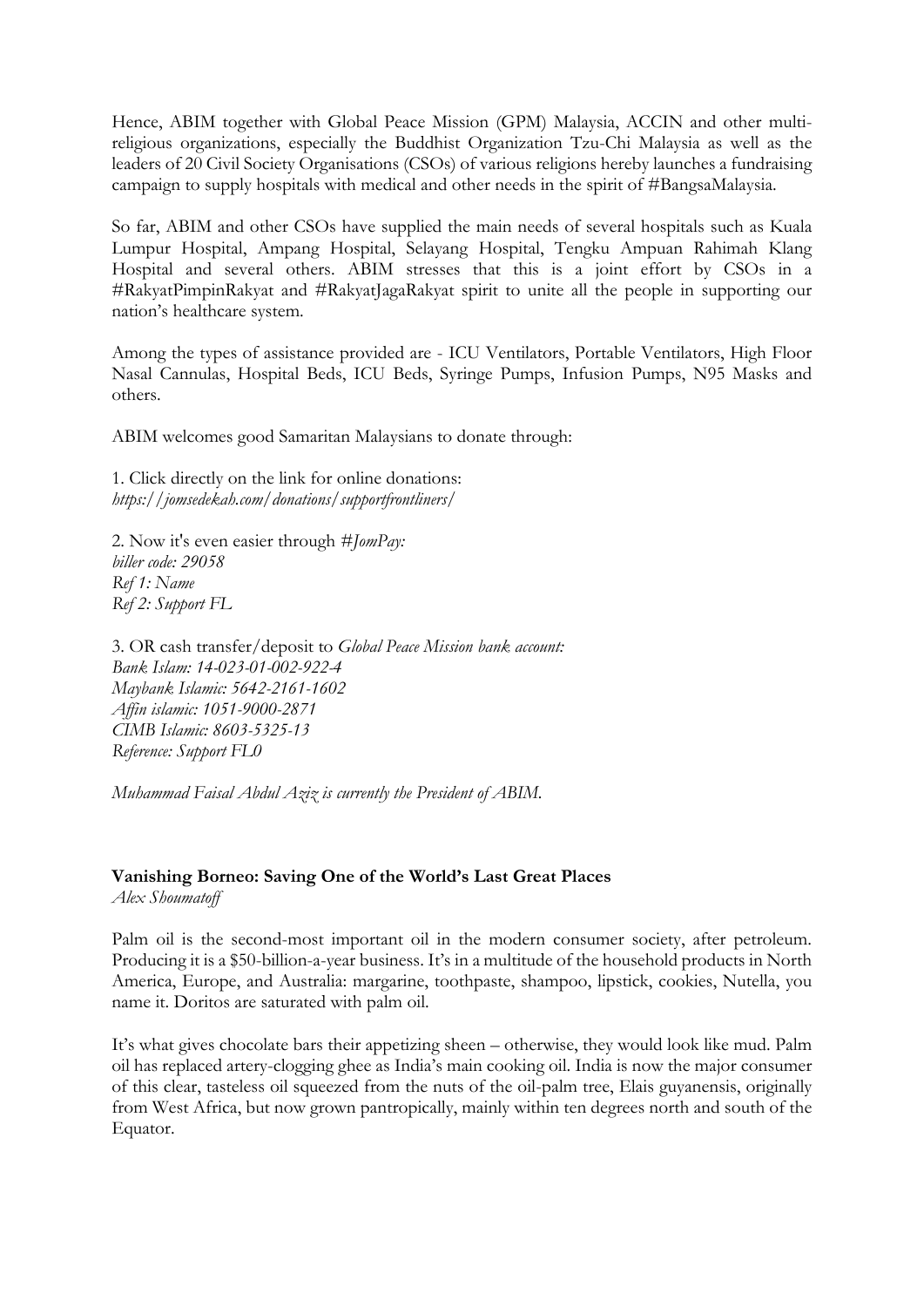Indonesia and Malaysia chose palm oil as their main economic engine after independence in the 1960s, and they together account for 85 percent of world production, which is expected to double by 2050.

As oils go, palm oil gives you the best bang for your buck. Soy fields yield far less than rows of oilpalm trees and have to be replanted annually, while the palms keep bearing huge clusters of oilrich nuts for 20 years and can then be replaced. In 2015 17 million hectares of oil palm yielded a total of 62 million tons of oil, while the 120 million hectares planted in soy yielded 48 million tons. Palm oil doesn't lose its properties when it's heated, or become rancid at room temperature, and it has multiple industrial uses. It is the edible vegetable oil of choice and is not going away.

Borneo is ground zero for oil-palm devastation. Nowhere has more native rain forest been wiped out. The world's third-largest island, Borneo's lower 73 percent is in Indonesia— the territory of Kalimantan— and its upper portion consists of two states in Malaysia, Sarawak and Sabah, separated by the small, oil-rich sultanate of Brunei.

Fifty percent of the lowland Borneo rain forest, which once covered all of the island up to 10,000 feet, is gone, but it's still the third-largest in the world, after the Amazon and Equatorial Africa's. It is part of the most ancient rain forest— forest, period— on earth: 130 million years old, more than twice as old as the Amazon's, and has the greatest density of higher plant species, an estimated 15,000 flowering species. Each new botanical or entomological expedition comes back with new species. Some 20,000 insect species have been found in Sarawak's Gunung Mulu National Park alone.

Borneo is the world capital of dipterocarps, trees with two-winged fruits that grow in tropical lowlands and tend to be "emergents," rising singly above the canopy. It has 380 of the 500 species in existence. 250 are endemic, found only on Borneo, including Shorea faguetana, the tallest tropical tree anywhere, reaching 290 feet.

Ten of the emergent dipterocarp species have beautiful, hard wood and are sought after by the logging companies, most of which are Chinese. China is the main market now for lumber from Borneo. It used to be Japan.

Fantastic butterflies and moths, like the gigantic Rajah Brooke birdwing, have come into being in this primordial forest. And the Bornean wild pig, the Bornean pygmy elephant and pygmy rhinoceros, and Pongo pygmaeus, a different species of orangutan from the Sumatran. And orangutans are easy to have an interspecies experience with because they share 97 percent of our genes and are fantastic facial mimics.

There are still hunter-gatherers in the heart of the island who hunt with blowguns and leave 100 different signs of bent branches and folded leaves for each other in the forest and have 1,200 names for different trees and their corresponding spirits and until two generations ago believed that this is only one of nine different worlds in the cosmos.

Every day throughout the year begins and ends with the six o'clock cicadas sounding off, and the haunting hoot choruses of the gibbons, and the fantastic arias of the bulbuls, and a riotous biophony of insects rattling and stridulating, and birds singing their hearts out.

The mountainous thickly jungled heart of Borneo was one of the last blank spots on the map, terra incognita, through World War II. The most remote bands of nomadic blowgun hunters were not reached by missionaries until the late l970s. Now they live in modern longhouses with TVs and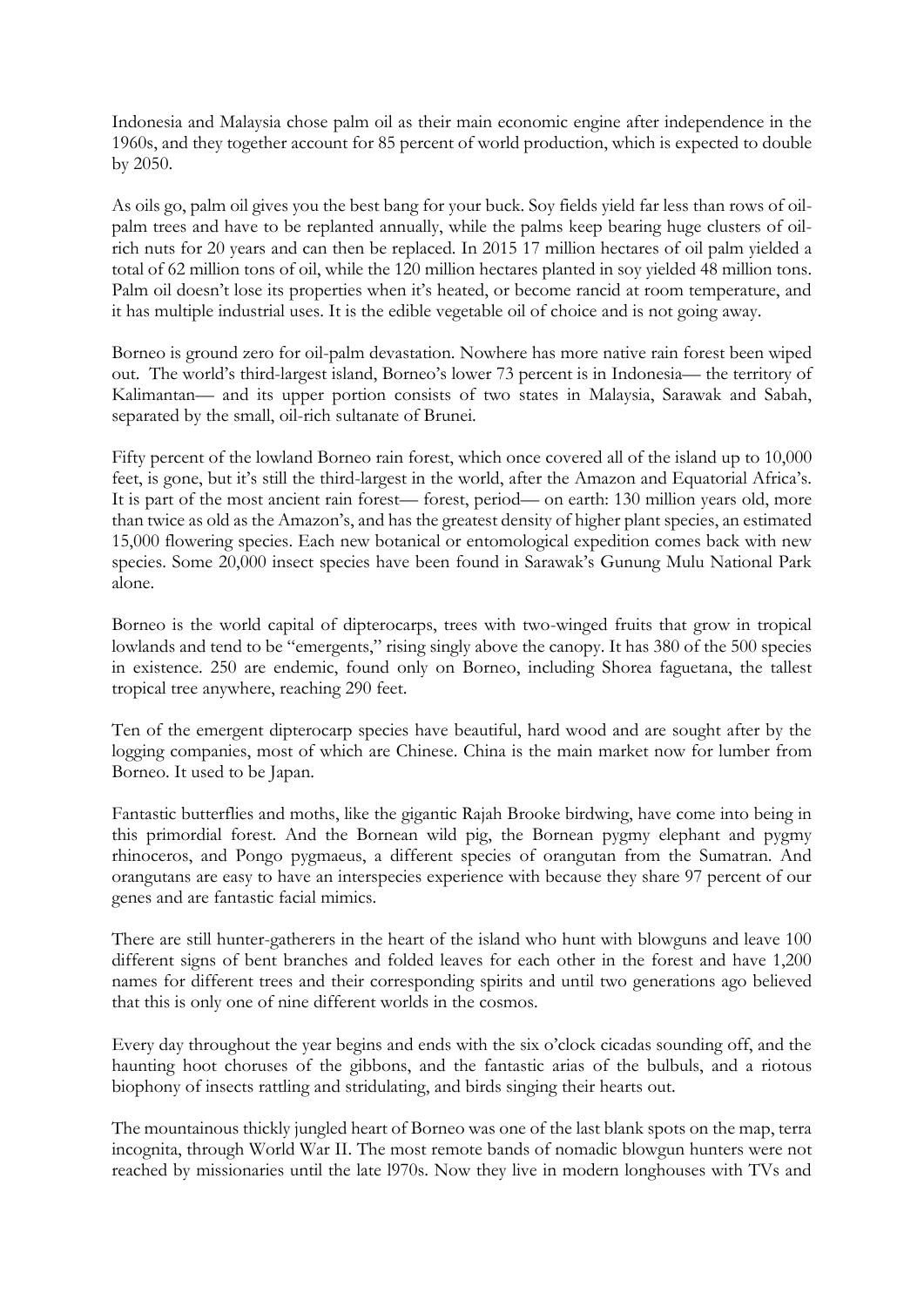electricity, but they still go off into the forest and hunt for days at a time, and a few bands still circulate in the forest and make new camps of raised pole huts every few weeks. Even the most isolated and traditional people in the central highlands are acutely aware of the modern world. Loggers are taking out their biggest trees, their rivers are being polluted and impounded by hydroelectric dams.

In the l950s, as synthetic rubber largely put an end to the natural rubber business, chainsaws and Caterpillar tractors arrived on Borneo. The following decade, the eradication of the rain forest began in earnest. First the commercial dipterocarps were felled and hauled out, then the remaining mangled forest was torched, a few days before rain was expected. But sometimes the rain didn't come and the peat forest, with up to 20 feet of decomposing, combustible vegetable matter in its deep soil, would burn for months.

That is what happened in l997 when a pall of smoke from peat fires in Kalimantan, smothered southeast Asia and drifted east, all the way to Japan. That year, the peat fires released 2.5 billion tons of carbon. It happened again in 2003-4 and in 2015-6, when thousands of orangutans died of starvation and thousands of people in Kalimantan were hospitalized for smoke inhalation. Indonesia's peat fires are a significant source of greenhouse gas emissions.

By the 1980s, the deforestation rate on Borneo was the highest on the planet, and in recorded history, and this continued into the new millenium. In the last 20 years the orangutans have lost 90 percent of their habitat. There are only maybe 30,000 left, and very little available forest left to release the ones in cages in care centers.

There's a lot the individual consumer can do. Help Orangutan Foundation International acquire rain forest where it can release its hundreds of rescued orangutans. Support the Rainforest Action Network's Conflict Palm Oil campaign to pressure the snack-food giants to commit to zero further deforestation or child or indentured labor on the concessions from which they source their palm oil. Nestle, Mars, Unilever, Cargill (the biggest consumer of palm oil in the United States), and other snack-food giants are on board, but PepsiCo continues to be a laggard, so boycott its products.

Do without Doritos. Find out if palm oil is in the things you are eating and using— it has 19 aliases— and cut down on or eliminate your consumption of these products. Some 70 percent of what is labeled "vegetable oil" is palm oil.

The clearing and burning of peat forest has to be permanently banned. But on-the-ground verification that there is no further deforestation, that strips of forest have been left as wildlife corridors and along watercourses, is a huge problem, with all the corruption surrounding this lucrative commodity. Meanwhile species continue to be wiped out before they are even discovered, the most tragic type of extinction. Truly sustainable palm oil is still a long way off.

Support the investigations of the Bruno Manser Fonds, a Swiss NGO that has traced laundered profits from palm oil and logging in Sarawak from the former longtime chief minister and his family members and cronies to an upscale mall and condo complex in Ottawa, and a gated golf course community in the Arizona Desert.

Keep abreast of the latest developments on Borneo and the spread of oil-palm cultivation around the Equator. The sad thing is that few modern consumers are aware of this far-away biocultural holocaust or of their complicity in it.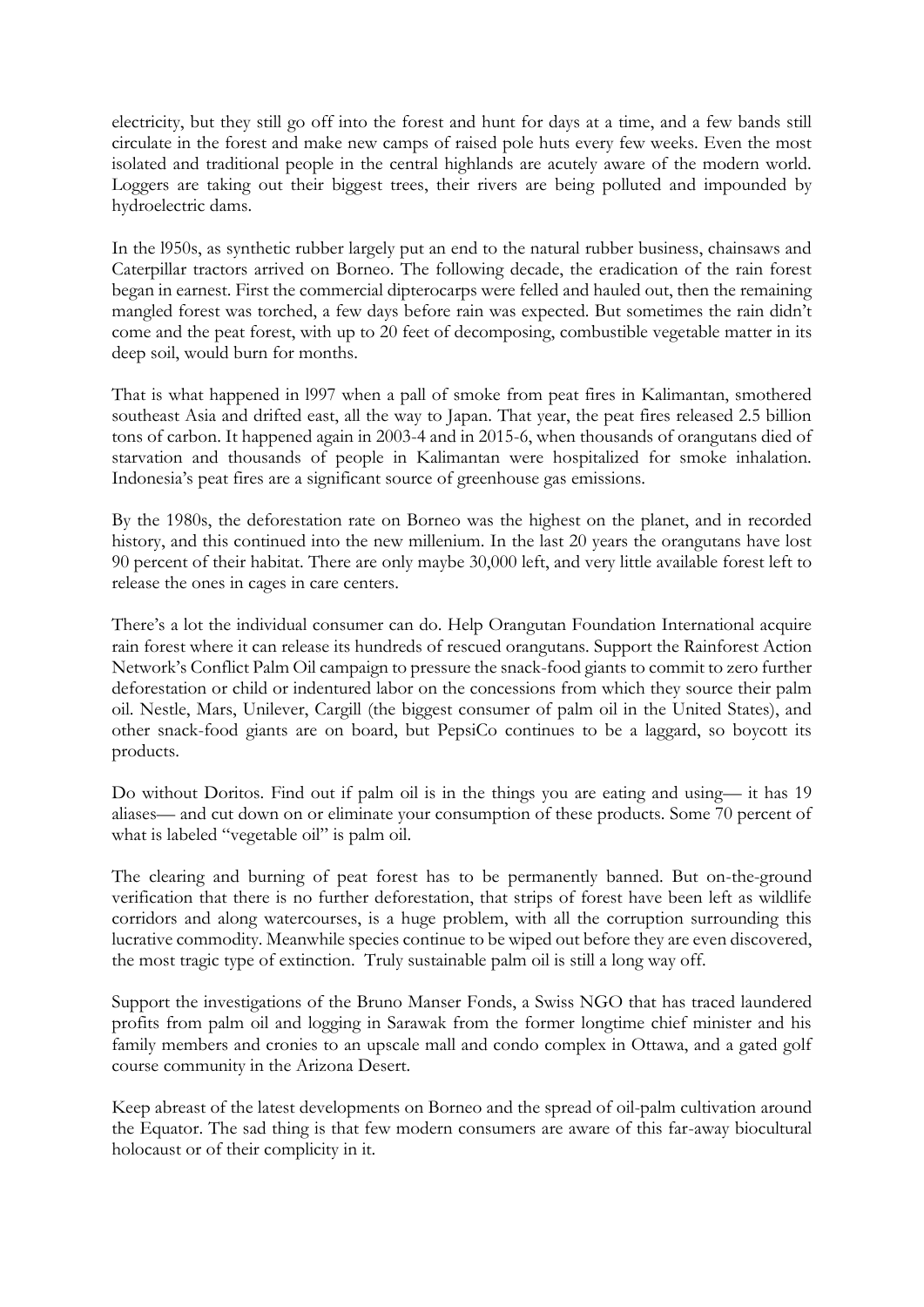There have been some encouraging developments, particularly in Sarawak, which has elected a new chief minister, who is more supportive of the state's 40-some ethnic groups and has cancelled the massive Baram Dam.

The 20,000-forest people who would have been displaced by its impounded water will have their land restored to them. Sarawak's entire misguided, ecologically disastrous dam-building program has been cancelled. But in Indonesia and Papua New Guinea, pristine rain forest continues to be annihilated. This is a global battle for the cultural diversity of the tropics. We have to keep the pressure on.

*Alex Shoumatoff is the editor of Dispatches from The Vanishing World, which is devoted to documenting, celebrating, and making people aware of the planet's fast-disappearing biocultural diversity. The article is published with the permission of Yale School of the Environment*

### **Understanding the Spirit of Supremacy of the Constitution in Rukun Negara** *Noor'Ashikin Hamid*

Rukun Negara is the Malaysian declaration of national philosophy drafted by the National Consultative Council and launched on 31st August 1970. The Rukun Negara aspires to establish a substantial unity of a nation. The principles in the Rukun Negara serve as an integrative key to harmonious and unity of the people in ensuring Malaysia's success and stability.

To realize the aspiration above, five (5) principles are presented, namely the "Belief in God"; "Loyalty to the King and Country"; "Supremacy of the Constitution"; "Rules of Law"; and "Courtesy and Morality." However, there is a postulation that Rukun Negara's inclusion as a preamble may undermine constitutional supremacy.

Malaysia in 1957 adopted a written and supreme charter. The Constitution is the supreme law of the Federation. Constitutional supremacy means the government's inferiority whereby the legislature's power to make law is ceded to the requirements of a Constitution.

Under Keluhuran Perlembagaan, it becomes an obligation for all the people to accept, obey and uphold the Constitution. The Constitution provides that "the Federal Constitution is the supreme law of the land and any law passed after the Merdeka Day which is inconsistent to the constitution shall be void to the extent of the inconsistency".

The law passed by the Parliament or any State Legislature is valid if it is coherent with the provisions of the Constitution. It covers all pre- and post-independence legislations. The Constitution states that law passed before Merdeka Day will be valid as long as it is consistent with the Constitution and continues to be in force on and after Merdeka Day until repealed by the competent authority empowered by the Constitution.

The modification to conflicting laws must be made to ensure the validity of that law. State law must be consistent with the Constitution or federal law. The law that is incompatible with federal law shall be void as stated in Article 162(2) and Article 75. Article 162(6) states that "the court or tribunal may apply the provision of any existing law which has not been modified on or after Merdeka Day to make it consistent with the provisions of the constitution."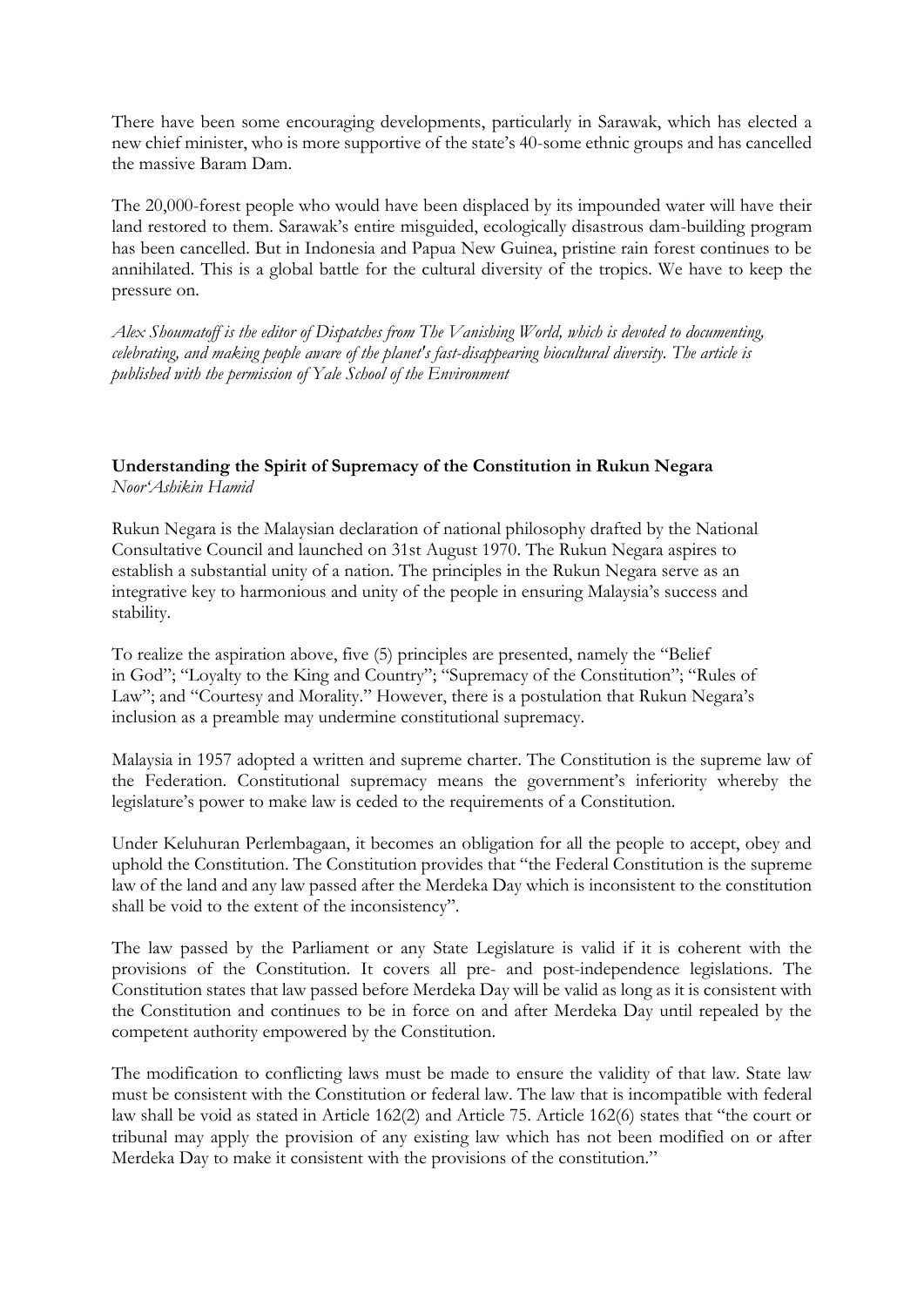Article 128 of the Constitution provides that the Federal Court has the power of determining the validity of the legislation. The court may declare a legislative or judiciary as ultra vires and void if they are inconsistent with the Constitution. This is to prevent the abuse of power. In the latest case of Letitia Bosman V. PP & Other Appeals (2020), the Federal Court held that "the Penal Code is a law that codifies most criminal offenses and punishments in Malaysia and s. 302 has been there in the Straits Settlement Code since 1872.

Being a pre-Merdeka law, s. 302 of the Code could not be declared void or invalid pursuant to art. 4 of the FC. Any inconsistency between this provision and the FC can only be removed by invoking cl. (6) of art. 162. For any legislation passed after the Merdeka Day, the court's power to strike down for inconsistency with the FC stems from cl. (1) of art. 4 of the FC" (paras 13-15 & 17). The doctrine of constitutional supremacy means that the Constitution must guide every act of the Legislative.

According to the rule of law related to constitutional supremacy, the judiciary must make sure that Parliament legislates according to the constitutional framework and all its agencies administer the legislation. By virtue of constitutional supremacy, the courts act as the final arbiter to issues related to the constitutions, and the judiciary is expected to demonstrate judicial dynamism to protect the Constitution.

*Noor'Ashikin Hamid is currently lecturing at Department of Law, Faculty of Law and International Relations, Universiti Sultan Zainal Abidin (UniSZA).*

### **Upholding Courtesy and Morality**

*Hussain Yusri Zawawi*

The fifth principle of Rukun Negara is courtesy and morality. This means a person is owes responsibility to act in good behavior and morality towards each other in society members regardless of their status. According to Oxford Dictionary, 'courtesy' is defined "as the showing of politeness in one's attitude and behavior towards others." While 'morality' supports the distinction between right and wrong or good and bad behavior.

The principle of courtesy and morality is aimed at controlling one's behavior and cultivating noble character, as well as a polite life order for the well-being of every Malaysian citizen. It serves as a guide to the behavior of society.

It is maintained and developed accordingly with the character of the nation and pure values. This courtesy and morality principle allows the nation to build a better and liberal motion in accepting the practice other religions, races, and cultures in the life of people of a multiracial country with respect and without discriminating against each other.

Parliament may enact any law to safeguard morality in Malaysia. Article 10 of the Constitution provides for freedom of speech, as well as the right to assemble peaceably and without arms that include the right of processions or pickets because a procession or picket is an assembly in motion.

However, the right to assembly must be walled by restraints because freedom of speech may either be a way to tell the truth and encourage intellectual discourse, or it may be an instrument of malice and hatred.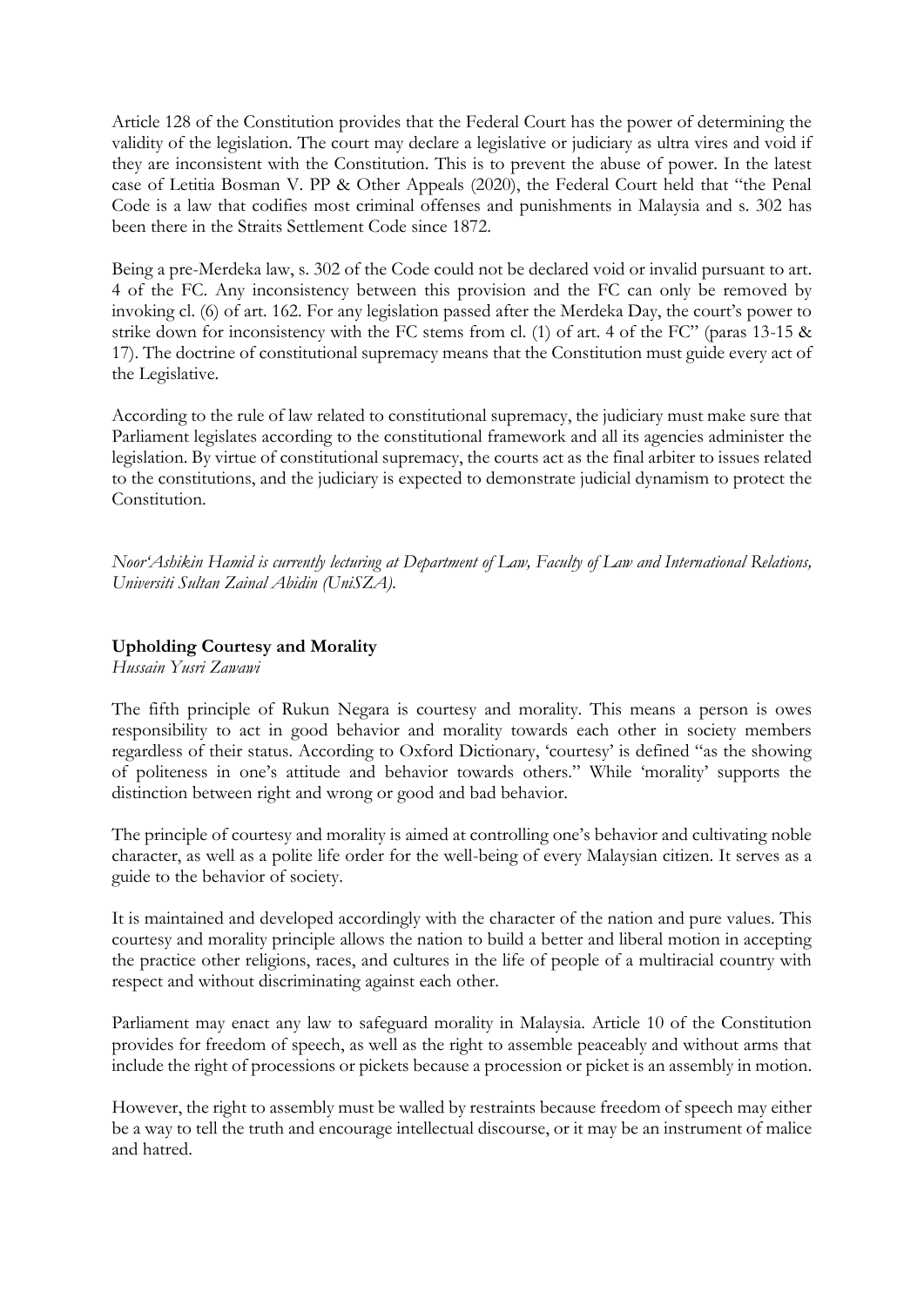The sources of pornography, racial bigotry, and promoters of anarchy, treason, and blasphemy often employed the Constitution as a shield behind which to hide. The media consistently confuses between matters of public interest and matters in which the public has a morbid or hidden interest.

For this reason, all legal systems and societies, including Malaysia, impose some restraints on freedom of speech to secure the community's broader interest. In Ling Wah Press (M) Sdn Bhd & Ors v. Tan Sri Dato' Vincent Tan Chee Yioun (2000), Eusoff Chin CJ in Federal Court decision said: *"… freedom of speech is not an absolute right. Freedom of speech is not a license to defame people. It is subject to legal restrictions. An absolute or unrestricted right to free speech would result in persons recklessly maligning others with impunity, and the exercise of such right would do the public more harm than good. Every person has a right to reputation, and that right ought to be protected by law*".

A national survey was conducted by KAJIDATA Research from 10 to 18th July 2017 to assess the level of pride of being a Malaysian. A total of 1,041 registered voters in Malaysia comprising 54.7% Malays, 24.6% Chinese, 7.3% Indian, 6.2% Bumiputera Sabah, 6.1% Bumiputera Sarawak, 0.6% Orang Asli and 0.6%.

Respondents were selected based on random stratified sampling along with ethnicity, gender, age, and state according to national demographics. The results indicated that Malaysians believe that unity was one of the vital building blocks of the nation. A total of 98.3% of the Malaysians stated their satisfaction as a Malaysian and with 85.9% responded that the Rukun Negara could be the foundation that promoted and fostered unity.

*The author is currently a senior lecturer at Universiti Malaysia Terengganu*

## **The Rukun Negara and Modern Science and Technology**

*Omar Abdul Rahman*

The Rukun Negara which was launched on August 31st, 1970 comes in two parts: the objectives and the principles. Now, it is again the principles that are being emphasised; just like in the past the objectives are always elided. The result is that many are unaware of the transformational message of Rukun Negara which goes beyond national unity and social harmony.

The objectives are: 1. Achieving a greater unity of her people, 2. Maintaining a democratic way of life, 3. Creating a just society with equitable sharing of prosperity, 4. Ensuring a liberal approach to the country's rich and diverse cultural traditions and 5. Building a progressive society by harnessing modern science and technology.

## **Equitable sharing of prosperity**

If we look closely at the five objectives and where we are today, as a nation we are guilty of ignoring them and of not translating them into actionable practices, beyond just reciting the five principles. Take the examples of the mutually re-enforcing third and fifth objectives.

Equitable sharing of prosperity is a function of a robust economy which is dependent on capacity to harness modern science and technology. In this context becoming 'a high-income economy, innovation driven, private sector led' has been the declared target of successive government of the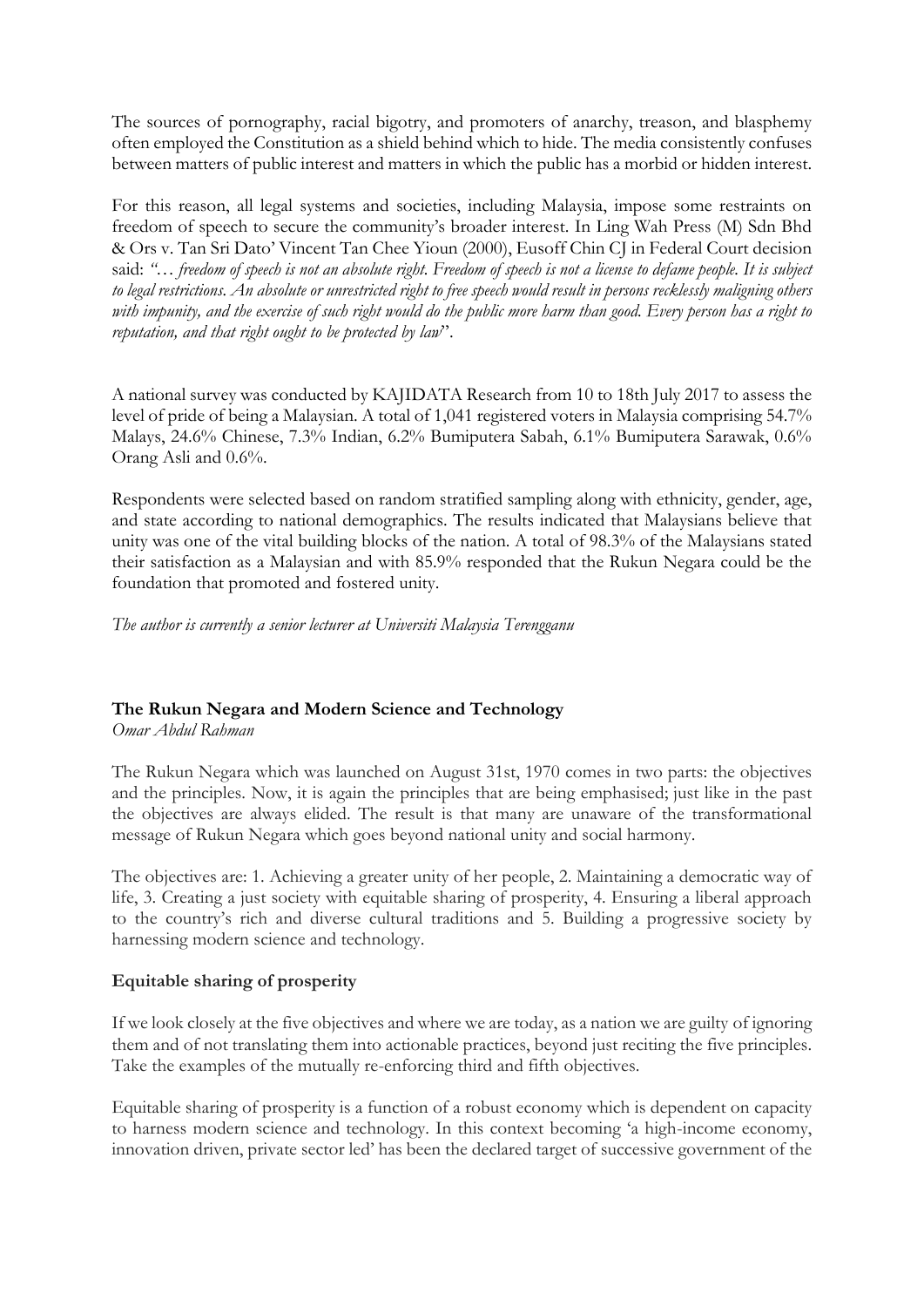day. Yet we are still caught in the middle-income trap. It is a reflection that our innovative capacity, our capacity to harness modern science and technology, is suboptimal.

If we look from the perspective of TNC in STI (total national capacity in science, technology and innovation), enhancement is much needed in each of its components which comprise:

- A government committed to providing a comprehensive STI physical and soft infrastructures.
- A scientific and technological community, ethical and competent and able to contribute to and draw from the global pool of scientific knowledge and technological knowhow.
- A private sector capable of creating wealth through the application of technology and innovation in both traditional and new sectors of the economy.
- A society that is 'at ease with science', literate and imbued with a culture of creativity, innovativeness and entrepreneurship.
- An efficient governance system, including an effective science advice sub-system, enabling effective policy making, planning, implementation; and public debate and international collaborations that ensures long term commitment to STI development.

## **Nation still in 'catch up stage'**

As examples, in terms of the basic and high-tech infrastructure, network cohesion and global integration, Malaysia is placed in the 'catch-up stage' compared to the 'frontier stage' of our southern neighbour. We have failed to achieve R&D expenditure of 1.5 % of the GDP and of 60 R&D personnel per 10,000 population, two important targets we set for ourselves for 2010.

It is not that the country has not been alerted about having to optimise our capacity to 'harness modern science and technology'. The Academy of Sciences Malaysia (ASM) published in 2015 the "SCIENCE OUTLOOK", which identified our enduring and entrenched weaknesses in six strategic areas: STI Governance; Research, Development and Commercialisation; STI Talent; Engineering Industries; STI Enculturation and Strategic International Alliances.

Sixteen recommendations for improvement across the STI landscape were made including:

- Empower a centralised inter-ministerial STI coordination and monitoring body to garner stakeholder participation; establish a Parliamentary Select Committee on STI.
- Empower a centralised body to promote seamless RD&C implementation, management and monitoring to evaluate beyond traditional return on investment.
- Bridge the gap between policy and reality through review of implementation; strategise effective policy measures to retain STI talent.
- Aggressive and continuous dissemination of STI agenda to industry players to enhance their understanding and involvement.
- Establish strategic long-term plan on STI enculturation.
- "Forge and increase STI-focused international alliances to establish Malaysia's leadership and achieve excellence".

#### **Recommendations ignored**

However, "The Science Outlook 2017" states in its conclusion: "Malaysia's aspiration to be an advanced nation requires all sectors to have the capacity for developing knowledge capital to fuel Malaysia's drive to be an advanced economy. It is unfortunate that most of the recommendations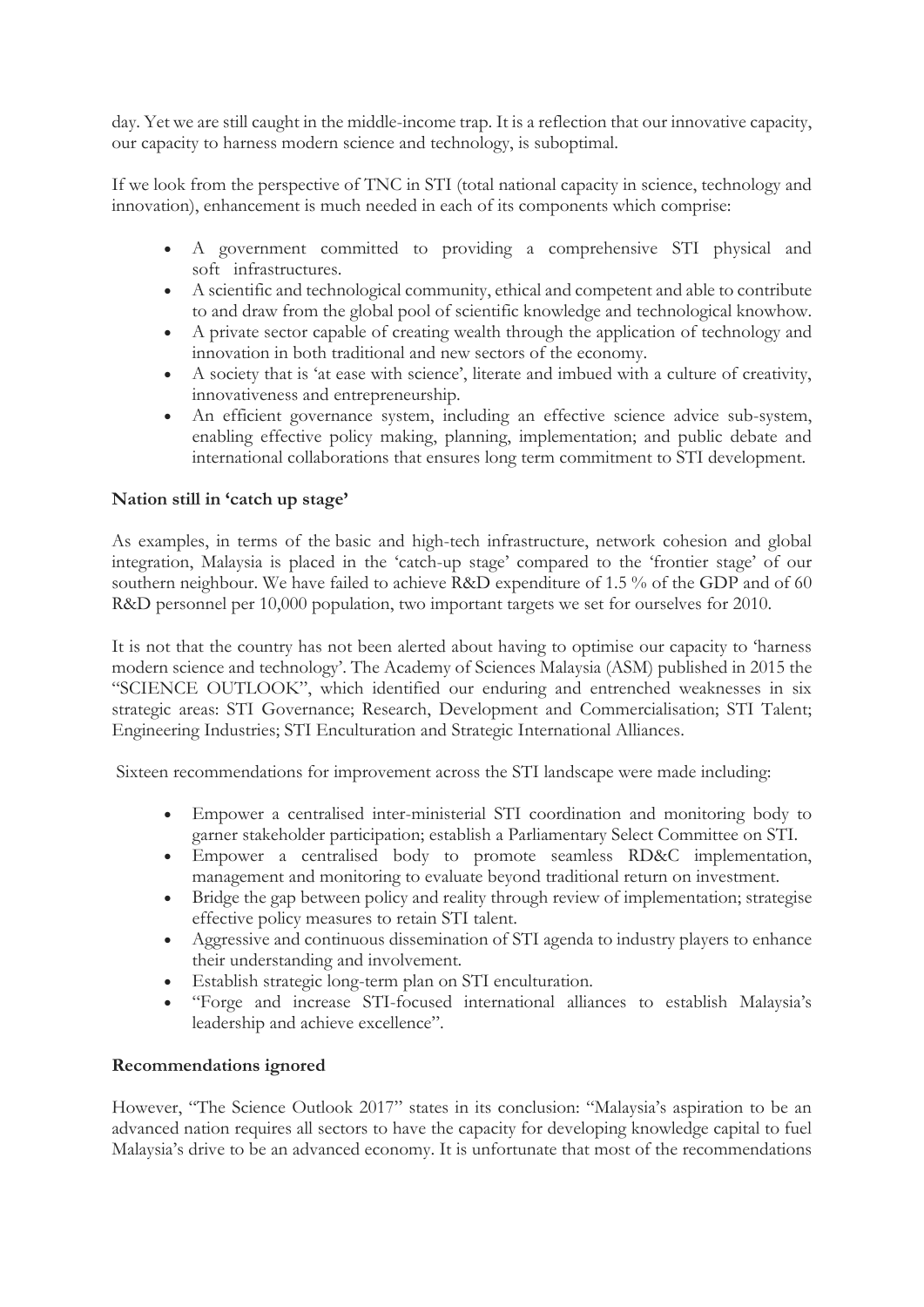outlined in the Science Outlook 2015 have not been taken up by the relevant stakeholders; thus affecting the momentum of Malaysia's science, technology and innovation (STI) endeavours."

The ASM's Science Outlook is an example of science advice which is one subcomponent of the TNC in STI. The fact that the recommendations made in 2015 elicited no response would indicate that our capacity to give advice is not matched with capacity to receive and act on good advice. In view of the seriousness of this deficit, and the urgency of optimising the TNC in STI, what is needed to be put in place is a National STI Action Council, to deal with urgent issues in policy, consolidated programmes and implementation oversight across all sectors of the economy and of government.

Encouragingly there are new initiatives being put in place, such as the National Technology and Innovation Sandbox. However, such an initiative should be part of a comprehensive national STI agenda and actions at improving our TNC in STI must be a sustained commitment not vulnerable to capricious political agenda. Otherwise, the objectives 3 and 5 will not be achieved; we will fail to do justice to Rukun Negara.

*Omar Abdul Rahman (Tan Sri Prof Emeritus) is currently Fellow of Academy of Sciences, Malaysia*

## **Time to Reform Social Protection Policies**

*Paul Selva Raj*

Social protection includes policies, programmes and measures aimed at ensuring a basic standard of living for a nation's people and protecting them against major shocks such as serious illnesses, injury and unemployment.

The Covid-19 pandemic that destroyed people's livelihoods has severely tested the current social protection policies. Bank Negara pointed out that there are three components of social protection in Malaysia – social safety nets, social insurance and labour market policies.

Social safety net aims to ensure basic needs are met, for example food, housing, health and education as well as efforts to eradicate poverty. The forms of social safety net include cash handouts, as well as benefits in kind such as public hospitals and schools.

To ease people's burden, the government launched stimulus packages to assist workers affected by the pandemic. Direct one-off cash assistance of RM500 to RM1,600 (under Bantuan Prihatin Nasional) and one-off cash assistance of RM350 to RM1,800 (Bantuan Prihatin Rakyat) was given to those affected.

The poverty line wage in Malaysia is RM2,208 per month, with RM1,169 for food and RM1,038 for non-food items. According to Bank Negara Malaysia (BNM), the living wage in Kuala Lumpur for single, childless couples and couples with two children is RM2,700, RM4,500 and RM6,500, respectively.

Thus, it is clear the assistance provided is substantially below the poverty line or the living wage. The support for families and households is also clearly inadequate. Social insurance is aimed at providing resilience and support to individuals and families from shocks, and to prevent poverty.

Most workers contribute to the support fund. Two of the major social schemes in Malaysia are EPF (Employees Provident Fund) and Socso (Social Security Organisation).